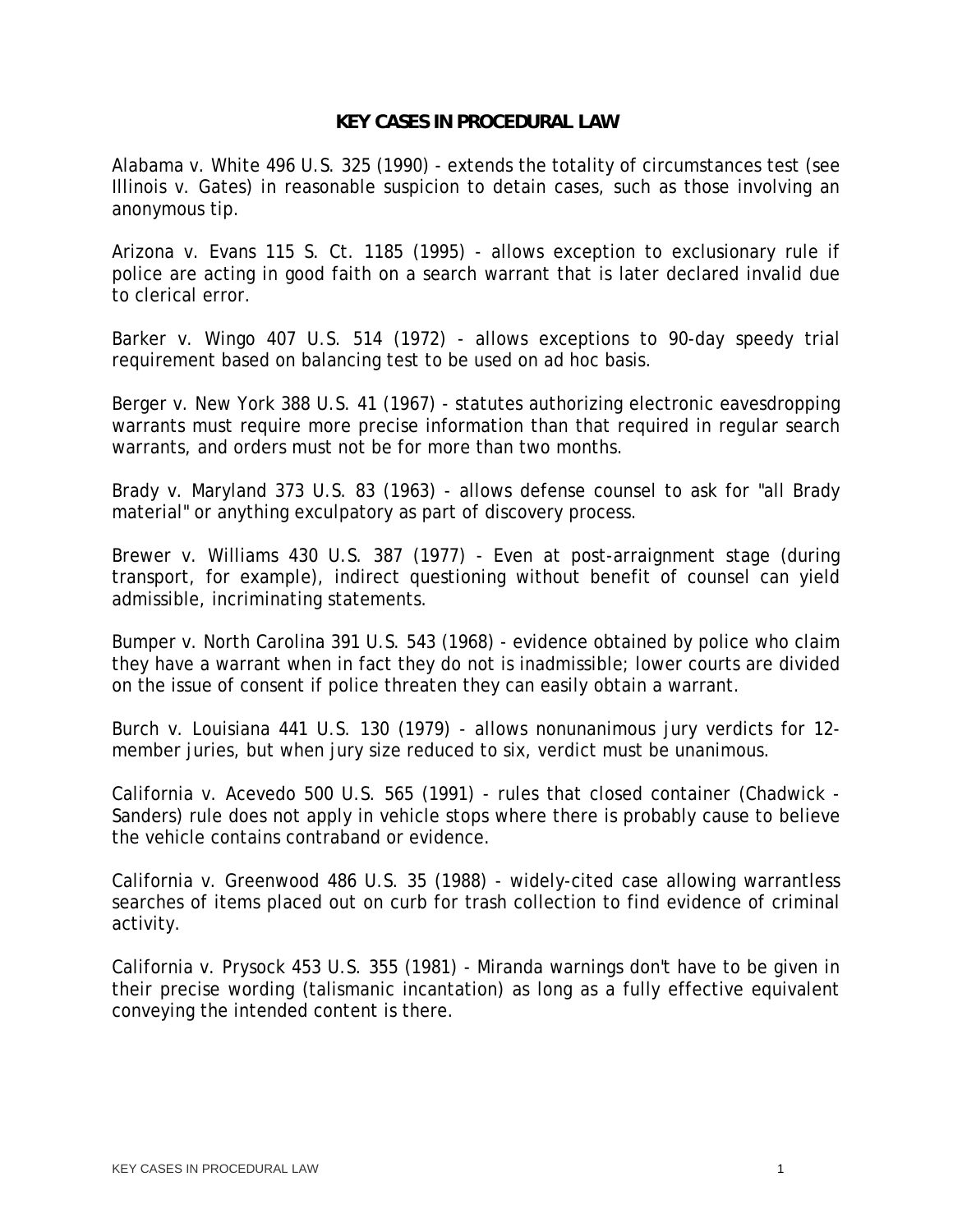Carroll v. U.S. 267 U.S. 132 (1925) - old, "bootlegging" case (the Carroll doctrine) which allows warrantless search of integral areas of vehicle (including upholstery) based on probable cause to believe it contains contraband or evidence of a crime (also see U.S. v. Chadwick and California v. Acevedo).

\*CBS, Inc. v. Cobb 536 S. 2d 1067 (1988) - requires reporters to reveal their sources.

Chimel v. California 395 U.S. 752 (1969) - authorizes the landmark "Chimel rule": police may search the area within a person's immediate control (arm's reach) incidental to an arrest. The justification for the search is the arrest. Anything seized does not have to be related to the crime arrested for. Colorado v. Spring 479 U.S. 564 (1987) - interrogations where the defendant thinks they are being charged with a more minor crime is allowed.

Connecticut v. Barrett 479 U.S. 523 (1987) - an oral confession is admissible even if the suspect refuses to sign a written statement on advice of their attorney.

County of Riverside v. McLaughlin 500 U.S. 413 - covers cases where preliminary hearing and arraignment are combined by state law (causing paperwork delays). Establishes 48 hour rule interpretation of "promptness" in Gerstein. After that, burden of delay shifts to the state.

Duckworth v. Eagan 492 U.S. 195 (1989) - the Miranda warnings need not be given in exact form; regarding the right to an attorney, the phrase "if and when you go to court" is sufficient. No need that attorneys be producible on call.

Eddings v. Oklahoma 455 U.S. 104 (1982) - no restrictions are allowed on the number of mitigating factors that defense may introduce for consideration by judge and/or jury.

Edwards v. Arizona 451 U.S. 477 (1981) - a suspect who invokes their Miranda rights by demanding an attorney cannot be interrogated further until a lawyer is made available.

Escobedo v. Illinois 378 U.S. 478 (1964) - for any serious offense, a suspect is entitled to a lawyer during interrogation at a police station.

Florida v. Riley 488 U.S. 445 (1989) - establishes lower limit of 400 feet for navigable airspace in allowing aerial surveillance and photography.

Frisbie v. Collins 342 U.S. 519 (1952) - an unlawful arrest does not deprive the court of jurisdiction to try a criminal case.

Gagnon v. Scarpelli 411 U.S. 778 (1973) - requires two-tier process in probation revocation hearings (preliminary and final), also benefit of counsel if charges are contested or substantial reasons defendant needs assistance.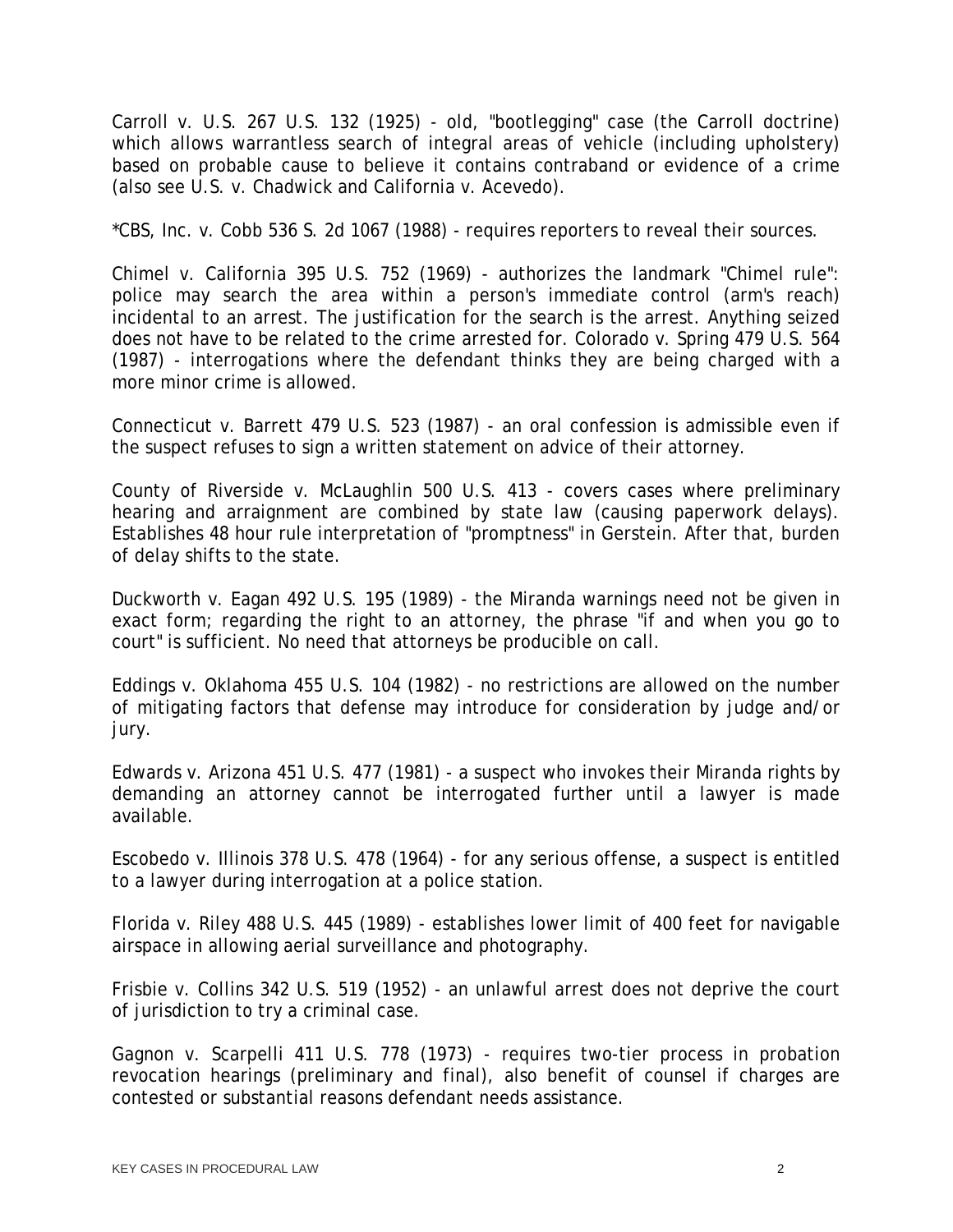Gernstein v. Pugh 420 U.S. 103 (1975) - Persons arrested without a warrant must promptly be brought before a neutral magistrate for a judicial determination of probable cause (preliminary hearing); leaves it to individual states to integrate prompt PC hearings into pre-trial procedures (see County of Riverside v. McLaughlin).

Gideon v. Wainwright 372 U.S. 335 (1963) - reverses Betts v. Brady (1942). Requires a lawyer be appointed for any indigent (poor) person who is charged with a felony or else person cannot be tried for the felony.

Graham v. Connor 490 U.S. 386 (1989) - use of force case which distinguished subjective (from perspective of officer at the scene) from objective (hindsight) standards in tests of reasonableness, allows civil suit claims if objectively unreasonable.

Hampton v. U.S. 425 U.S. 484 (1976) - there is no entrapment if a police informant supplies drugs to a suspect who is already predisposed to commit the crime.

Hoffa v. U.S. 385 U.S. 293 (1966) - also known as the "Test Fleet" case, allows state to intentionally plant an informant in the suspect's company.

Horton v. California 496 U.S. 128 (1990) - key case involving the "plain view" doctrine. Warrantless seizure allowed if item(s) in plain view, their incriminating character immediately apparent, and officer did not violate  $4<sup>th</sup>$  Amendment in arriving at place from which evidence could be viewed (inadvertent discovery).

Illinois v. Allen 397 U.S. 337 (1970) - a disruptive defendant may be removed from the courtroom and trial may continue without their presence.

Illinois v. Gates 462 U.S. 213 (1983) - the two-pronged (Aguilar) test for probable cause established in Spinelli v. U.S. (1969) is abandoned in favor of a "totality of circumstances" test.

Illinois v. Rodriguez 497 U.S. 177 (1990) - searches in which any person having "apparent authority" over an area gives consent are valid.

Illinois v. Vitale 447 U.S. 410 (1980) - allows exception to double jeopardy clause of 5th Amendment in conviction on more serious offense if guilty plea already accepted for a lesser offense, as long as all elements of lesser offense not included in greater offense.

Jacobson v. U.S. 503 U.S. 540 (1993) - updates the Sherman rule (Sherman v. U.S. 1958) on entrapment; entrapment occurs when agents originate a criminal design, implant a disposition to commit the act in an innocent person's mind, and then induce commission of the act in order to prosecute.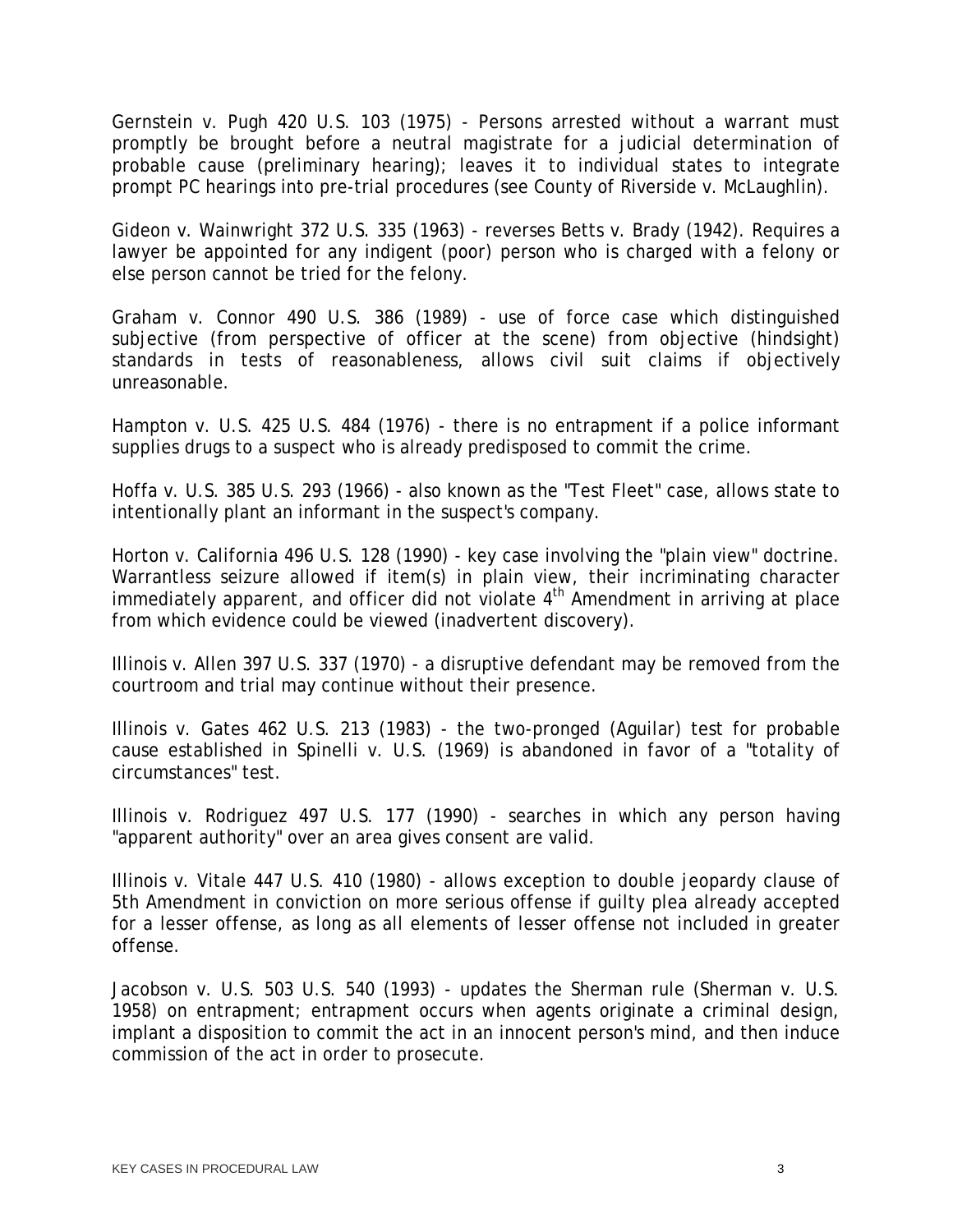Johnson v. Avery 393 U.S. 483 (1969) - Absent other forms of legal assistance, prisons cannot prohibit "jailhouse lawyers" from assisting other inmates.

Katz v. U.S. 389 U.S. 347 (1967) - established "reasonable expectation of privacy" test which overturned Olmstead v. U.S. (1928) which restricted electronic surveillance by trespass rule. Both subjective (person's efforts to protect their privacy) and objective (privacy right society is willing to protect) expectations must be considered.

Kirby v. Illinois 406 U.S. 682 (1972) - a person has no right to counsel at preindictment identification procedures (they have not been formally charged with a crime).

Mapp v. Ohio 367 U.S. 643 (1961) -extends the exclusionary rule established in Weeks v. U.S. (1914) to state officials, evidence seized illegally is not admissible.

Maryland v. Buie 494 U.S. 325 (1990) - authorizes a protective "sweep search" in a person's home during an arrest.

Maryland v. Craig 497 U.S. 836 (1990) - one-way, closed-circuit television may be used to allow testimony (as in case of child witness) and does not violate defendant's right to confrontation, as long as other procedural safeguards are maintained.

Maynard v. Cartwright 486 U.S. 356 (1988) - prohibits vague statutory language such as "especially heinous, atrocious, or cruel" in capital-murder cases.

Michigan v. Harvey 494 U.S. 344 (1990) - reaffirms "prophylactic rule", that policeinitiated conversations in absence of attorney may only be used to impeach conflicting testimony and cannot be used in the prosecutions case-in-chief.

Michigan v. Mosley 423 U.S. 96 (1975) - allows police to initiate another, sequential interrogation after suspect has invoked the right to remain silent as long as the right to cut off questioning is scrupulously honored.

Michigan v. Summers 452 U.S. 692 (1981) - police have the right to detain somebody while a search warrant is being executed.

Michigan State Police v. Sitz 496 U.S. 444 (1990) - police can establish (sobriety) checkpoints and systematically stop every x number of vehicles without reasonable suspicion.

Miller v. California 413 U.S. 15 (1973) - created Miller standard (prurient interest) for obscenity, overturning older standard (without redeeming social value).

Mincey v. Arizona 437 U.S. 385 (1978) - overturns state-level "murder scene exceptions" allowing warrantless searches at homicide scenes. Allows limited "victim or suspect" searches for anything in plain view.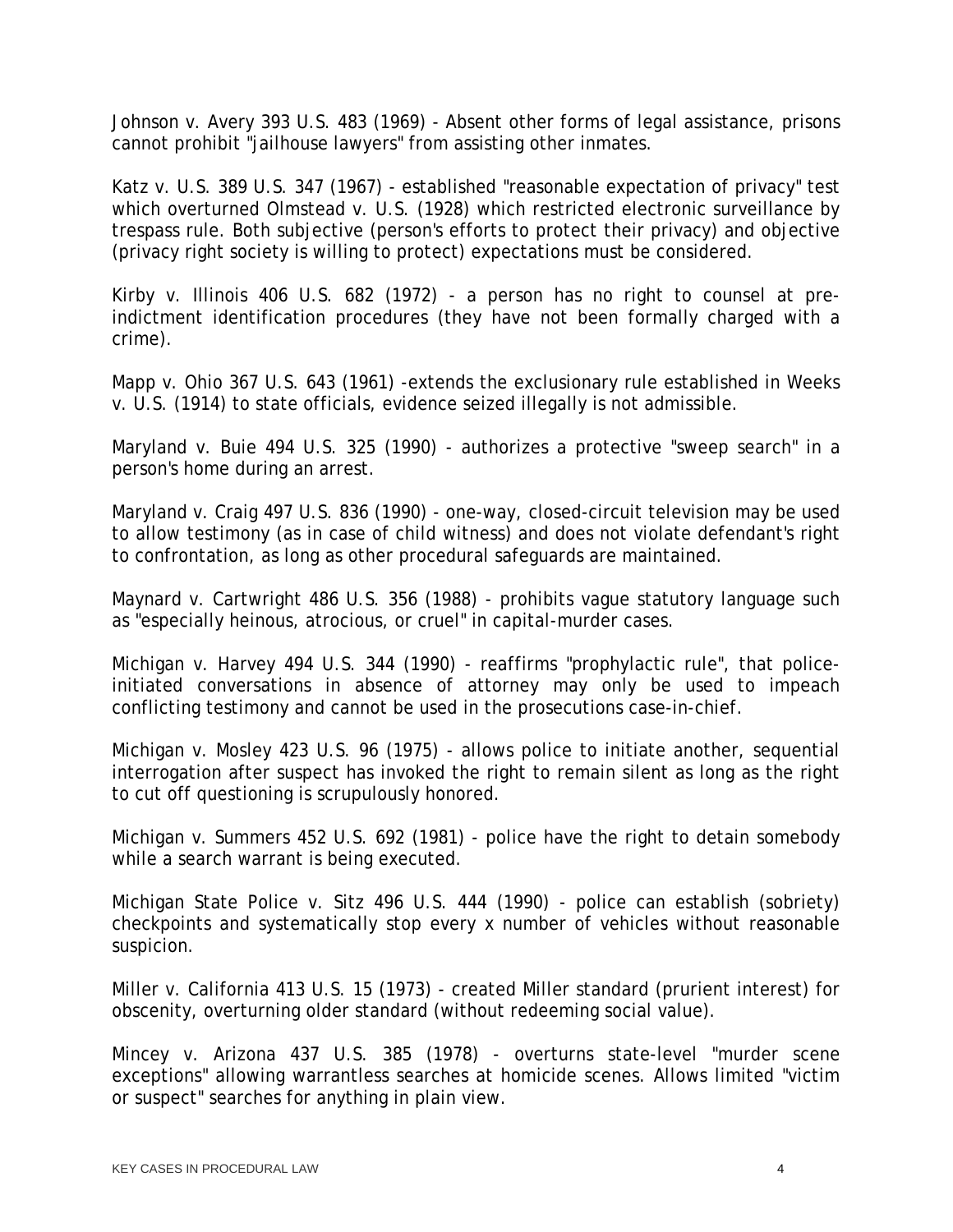Miranda v. Arizona 384 U.S. 436 (1966) - results of a police interrogation are not admissible unless suspect is given Miranda warnings and there is a knowing, intelligent, and voluntary waiver (but see North Carolina v. Butler and other cases).

Neil v. Biggers 409 U.S. 188 (1972) - established the five factors of eyewitness reliability (opportunity, attention, accuracy of prior description, certainty, and length of time); showups do not violate due process if, based on totality of circumstances, victim is able to make a reliable identification; together with Manson v. Brathwaite of 1977 established the Biggers-Brathwaite rule which means that even if police do something to jeopardize fairness or impartiality, a reliable eyewitness identification would still hold.

New York v. P.J. Video 475 U.S. 868 (1986) - obscenity case consolidating restrictions on exigency exceptions (Roaden v. Kentucky), requiring pre-trial adversary hearing (A Quantity of Books v. Kansas), requiring post-seizure obscenity hearing (Heller v. New York), and supporting affidavits (Lee Art Theatre v. Virginia).

North Carolina v. Butler 441 U.S. 369 (1979) - waiver of Miranda can be inferred from suspect's conduct and non-verbal body language.

O'Connor v. Ortega 480 U.S. 709 (1987) - a workplace privacy case establishing the "reasonableness under all circumstances" test: both inception and scope of an intrusion must be reasonable.

Oliver v. U.S. 466 U.S. (1984) - trespass case allowing police to enter and search unoccupied or undeveloped areas outside of a dwelling's "curtilage" without either a warrant or probable cause.

Patterson v. Illinois 487 U.S. 285 (1988) - a waiver of Miranda constitutes a waiver of the right to counsel as well as the privilege against self-incrimination.

Pennsylvania v. Finley 481 U.S. 551 (1987) - defendants have no right to appointed counsel when seeking post-conviction relief.

Pennsylvania v. Muniz 496 U.S. 582 (1990) - videotape evidence of a suspect, such as a stop for driving while intoxicated, may be obtained without Miranda warnings.

Powers v. Ohio 499 U.S. 400 (1991) - peremptory challenges to exclude jurors cannot be based on race, regardless of race of defendant.

Reno v. American Civil Liberties Union 521 U.S. (1997) - attempts to restrict exposure of minors to obscene material on the Internet violates the 1st Amendment.

Rhode Island v. Innis 446 U.S. 291 (1980) - casual conversation between police officers and suspects constitutes a "dialogue" and requires no Miranda warnings.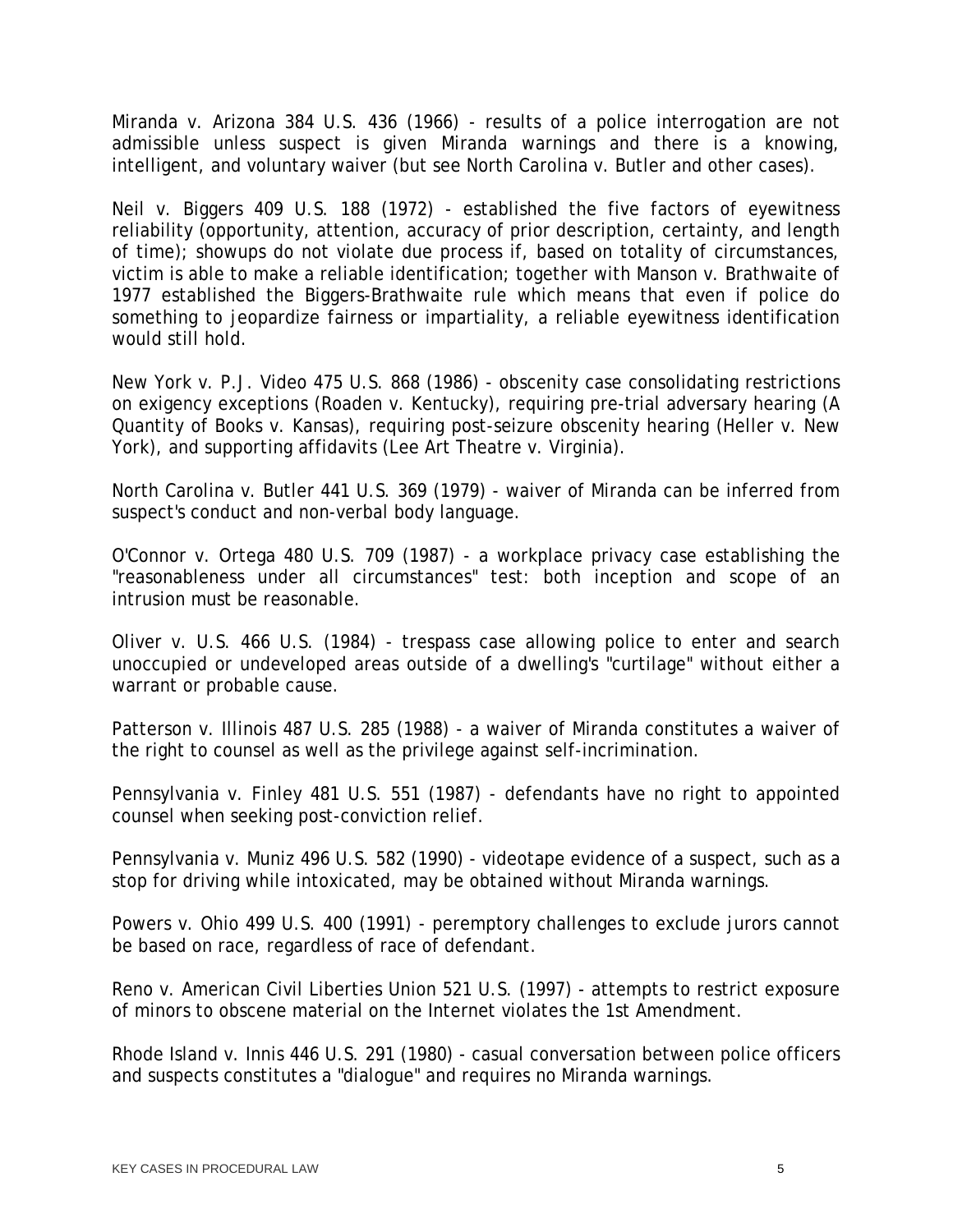Ristanino v. Ross 424 U.S. 589 (1976) - prospective jurors during voir dire may be questioned regarding their racial prejudices only if facts of case are likely to inflame pre-existing racial prejudices.

Rochin v. California 342 U.S. 165 (1952) - landmark stomach-pumping case establishing "balancing test" where rights of individual against shocking and offensive intrusions are balanced against state's interests in fairly and accurately determining guilt or innocence.

Schmerber v. California 384 U.S. 757 (1966) - landmark blood-extracting case which established "threshold requirements" for invasive intrusions versus state's interests; commonplace medical practices involving no risk, trauma, or pain can be reasonably expected as part of state's interests.

Sheppard v. Maxwell 384 U.S. 333 (1966) - judge has duty to control case so that media publicity ("carnival atmosphere") does not interfere with right to fair trial.

Singer v. U.S. 380 U.S. 24 (1965) - defendants have no right to demand a bench trial if the prosecutor wants a jury trial; the ability to waive a jury trial is not of equal importance as the right to demand one.

Spinelli v. U.S. 393 U.S. 110 (1969) - concerns sufficiency of police affidavit in obtaining a search warrant. Requires informant tip to have veracity and basis of knowledge; adds reliability (overturned in Illinois v. Gates).

State v. Vejvoda 231 Neb 668 (1989) - judicial notice cannot invade jury's province of fact-finding.

Stoner v. California 376 U.S. 483 (1964) - a hotel clerk cannot give consent to search the room of a hotel guest. Hotel guests are no less entitled to protection than house owners.

Strickland v. Washington 466 U.S. 668 (1984) - presents objective standards for effective representation by counsel; if undermined adversarial process, deficiencies were prejudicial, and attorney's conduct fell below prevailing professional norms.

Tennessee v. Garner 471 U.S. 1 (1985) - amends the old, common law "fleeing felon" rule. Deadly force cannot be used to prevent the escape of a suspect unless there is a significant threat of death or injury to the officer or others.

Terry v. Ohio 392 U.S. 1 (1968) - leading case establishing "stop and frisk" rule on reasonable suspicion. Police may temporarily detain someone for questioning if there are specific articulable facts which lead a reasonable police officer to believe that criminal activity is occurring.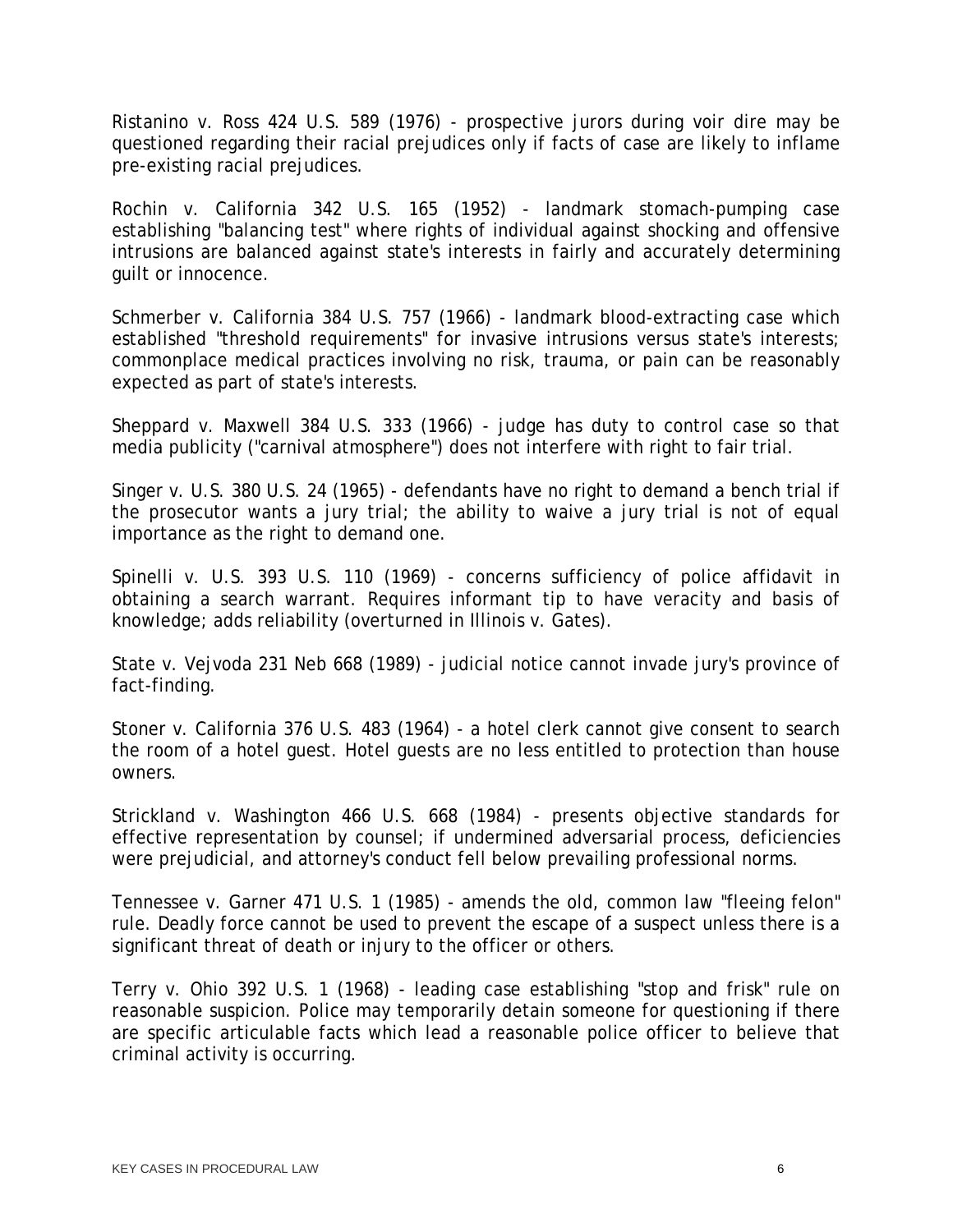U.S. v. Ash 413 U.S. 300 (1973) - no requirement of an attorney during post-indictment photographic lineups.

U.S. v. Brignoni-Ponce 422 U.S. 873 (1975) - police cannot stop somebody merely because of their apparent ethnic ancestry or other single factor profiles.

U.S. v. Chadwick 433 U.S. 1 (1977) - this case, along with Arkansas v. Sanders 442 U.S. 753 (1979), established the Chadwick-Sanders rule which protects the privacy of closed containers in automobile searches. Overturned by California v. Acevedo.

U.S. v. Dunnigan 507 U.S. 87 (1993) - defendant's perjury at trial may be considered as grounds for increasing the sentence even when there has been no conviction for perjury.

U.S. v. Kelly 14 F3d 1169 (1994) - requires seals on evidence bags, establishes other procedures for proper chain of custody.

U.S. v. Leon 468 U.S. 897 (1984) - allows exception to exclusionary rule if police are acting in good faith on a search warrant that is later declared invalid, due to judicial error.

U.S. v. Martinez-Fuerte 428 U.S. 543 (1976) - Permanent, routine checkpoints for illegal aliens are allowed without suspicion.

U.S. v. Nelson 419 F2d 1237 (1969) - jury cannot convict on basis of inference from inference (circumstantial evidence alone).

U.S. v. Sokolow 490 U.S. 1 (1989) - establishes drug courier profiling as grounds for reasonable suspicion.

U.S. v. Spivey 841 F2d 799 (1988) - right to cross-examine a hostile witness is not unlimited.

U.S. v. Wade 388 U.S. 218 (1967) - establishes the notion of a "critical" proceeding where the right to counsel attaches; together with Gilbert v. California of same year establish Wade-Gilbert rule where suspects cannot be put into a post-indictment lineup without notification and presence of an attorney.

Vernonia School District v. Acton 515 U.S. (1995) - allows random drug testing if school has a demonstrated drug problem.

Victor v. Nebraska 114 S. Ct. 1239 (1994) - involves proper instructions to a jury by a judge.

Warden v. Hayden 387 U.S. 294 (1967) - allows a warrantless search if probable cause and exigent circumstances are present, a "nexus"; "mere evidence" may be admitted.